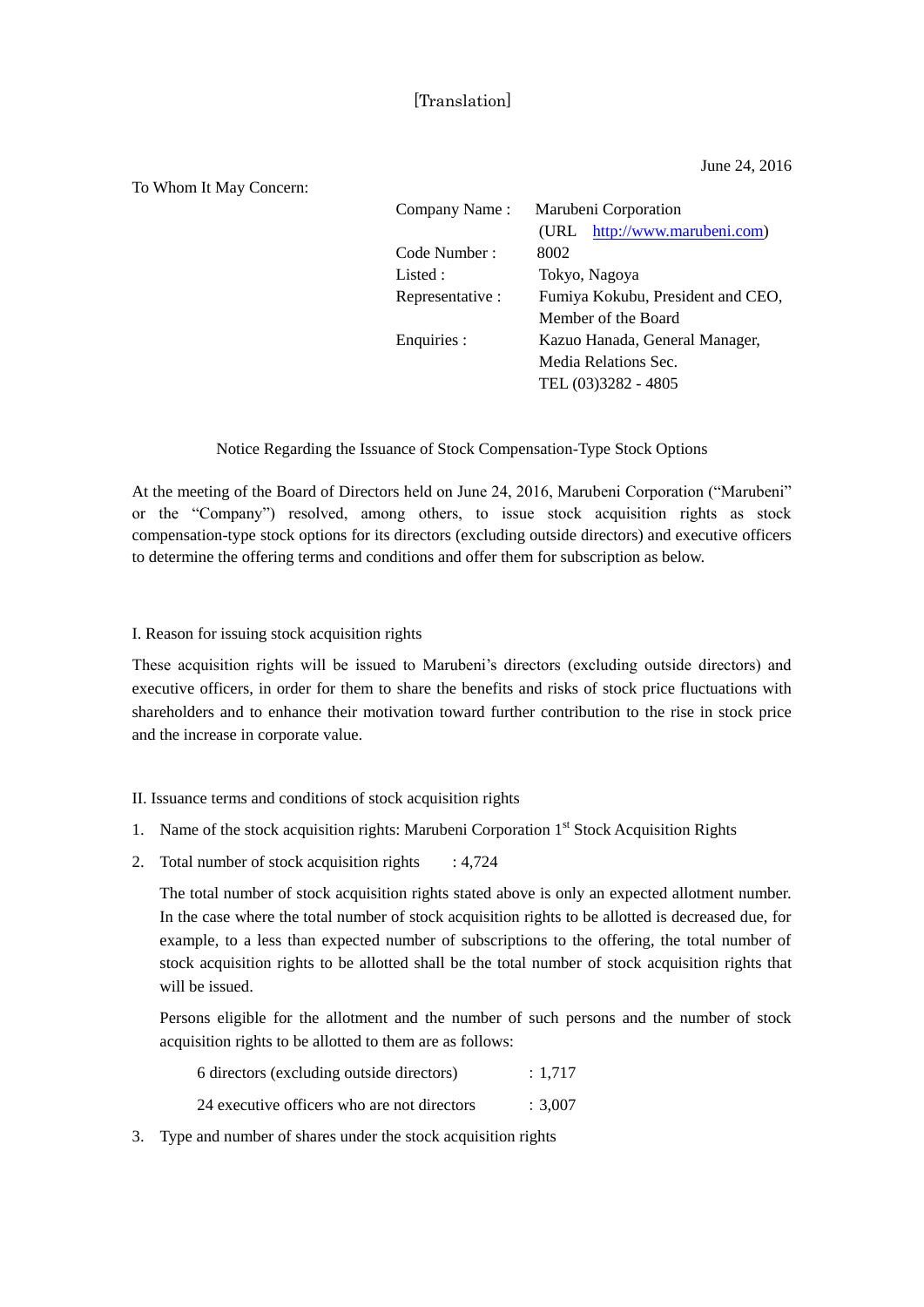The type of the shares under the stock acquisition rights shall be the Company's shares of common stock. The number of shares under each stock acquisition right (the "Number of Granted Shares") shall be 100. In case the Company splits its shares (including the allotment of shares without contribution; hereinafter the same shall apply concerning the description of a stock split) or consolidates its shares of common stock after the day on which share subscription rights are allotted (hereinafter the "Allotment Date"), the Number of Granted Shares shall be adjusted according to the following formula, and any resulting fraction less than one share arising from the adjustment shall be truncated.

Number of Granted Shares after adjustment = Number of Granted Shares before adjustment

 $\times$  Ratio of split or consolidation

The Number of Granted Shares after adjustment shall become effective, in the case of a stock split, on and after the day following the record date of the relevant stock split (or its effective date if no record date is specified) or, in the case of a consolidation of shares, on and after its effective date; provided, however, that, in the event that a stock split is conducted on the condition that a proposal to increase the capital stock or capital legal reserve by reducing the amount of surpluses is approved at the General Meeting of Shareholders and that the record date for such stock split is prior to the date of closing of said General Meeting of Shareholders, the Number of Granted Shares after adjustment shall be applicable on and after the day following the date of closing of said General Meeting of Shareholders with retrospective application since the day following said record date.

In addition, in case the Company merges with another corporation, demerges or it is deemed necessary in similar circumstances to adjust the Number of Granted Shares, after the Allotment Date, the Company may adjust the Number of Granted Shares to a reasonable extent.

When the Number of Granted Shares is adjusted, the Company shall give notice of necessary matters to each holder of the stock acquisition rights (hereinafter "Stock Acquisition Right Holders") recorded in the register of stock acquisition rights or give public notice thereof, no later than the day preceding the date on which the Number of Granted Shares after adjustment becomes effective; provided, however, that, if the Company is unable to give such notice or public notice no later than the date preceding such effective date, the Company shall thereafter promptly give such notice or public notice.

4. Value of assets to be invested upon the exercise of the stock acquisition rights

The value of the assets to be invested upon the exercise of each stock acquisition right shall be the amount that is equal to the product of one (1) yen as the exercise price per share for the shares that may be issued by exercising the stock acquisition rights (hereinafter the "Exercise Price") and the Number of Granted Shares.

5. The period during which the stock acquisition rights may be exercised

From July 12, 2016 to July 11, 2049

6. Matters concerning the amount of increase in capital stock and capital legal reserve arising from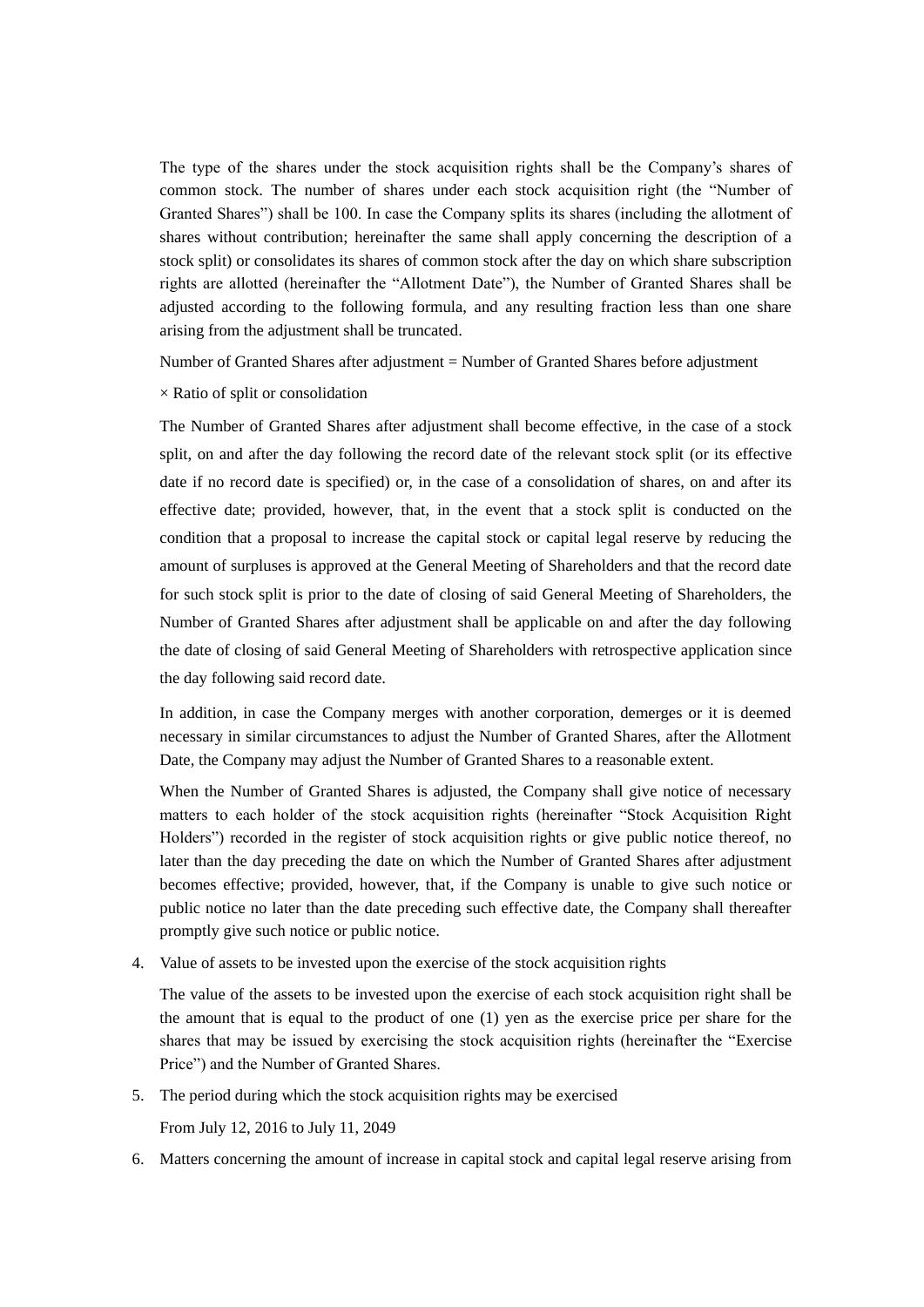issuance of new shares upon the exercise of the stock acquisition rights

(1) The amount of increase in capital stock arising from issuance of new shares upon the exercise of the stock acquisition rights shall be 50% of the maximum amount of capital increase calculated in accordance with Article 17-1 of the Corporate Accounting Rules, with the resulting amounts of less than one yen rounded up to the nearest yen.

(2) The amount of increase in capital legal reserve arising from issuance of new shares upon the exercise of the stock acquisition rights shall be calculated by subtracting the amount of increase in capital stock determined under (1) above from the maximum amount of capital increase referred to in (1) above.

7. Restrictions on the acquisition of the stock acquisition rights by assignment

Approval of the Board of Directors shall be required for the acquisition of the stock acquisition rights by assignment.

8. Conditions for the acquisition of the share subscription rights

If any of the proposals listed in  $(1)$ ,  $(2)$ ,  $(3)$ ,  $(4)$  or  $(5)$  below is approved at the General Meeting of Shareholders of the Company (or, if a resolution of the General Meeting of Shareholders is not required, is resolved at the Board of Directors), the Company can acquire the stock acquisition rights without consideration on the date to be separately determined by the Board of Directors of the Company:

(1) Proposal for approval of a merger agreement under which the Company will become a dissolving company;

(2) Proposal for approval of a split agreement or split plan under which the Company will be split;

(3) Proposal for approval of a share exchange agreement or share transfer plan under which the Company will become a wholly-owned subsidiary;

(4) Proposal for approval of an amendment to the Articles of Incorporation in order to establish the provision that an acquisition by way of assignment of any of the shares to be issued by the Company shall require the approval of the Company; and

(5) Proposal for approval of an amendment to the Articles of Incorporation in order to establish the provision that an acquisition by way of assignment of a type of shares to be delivered upon exercise of the stock acquisition rights shall require the approval of the Company or that the Company may acquire all of such type of shares upon a resolution of the General Meeting of Shareholders.

9. Policy on the determination of the terms and conditions of the delivery of stock acquisition rights of the Reorganized Company in reorganization

If the Company conducts a merger (limited to the case where the Company ceases to exist due to the merger), an absorption-type or incorporation-type company split (both, limited to the case where the Company is split), or a share exchange or transfer (both, limited to the case where the Company becomes a wholly-owned subsidiary) (hereinafter collectively referred to as the "Acts of Reorganization"), the Company shall, in each of the above cases, deliver the stock acquisition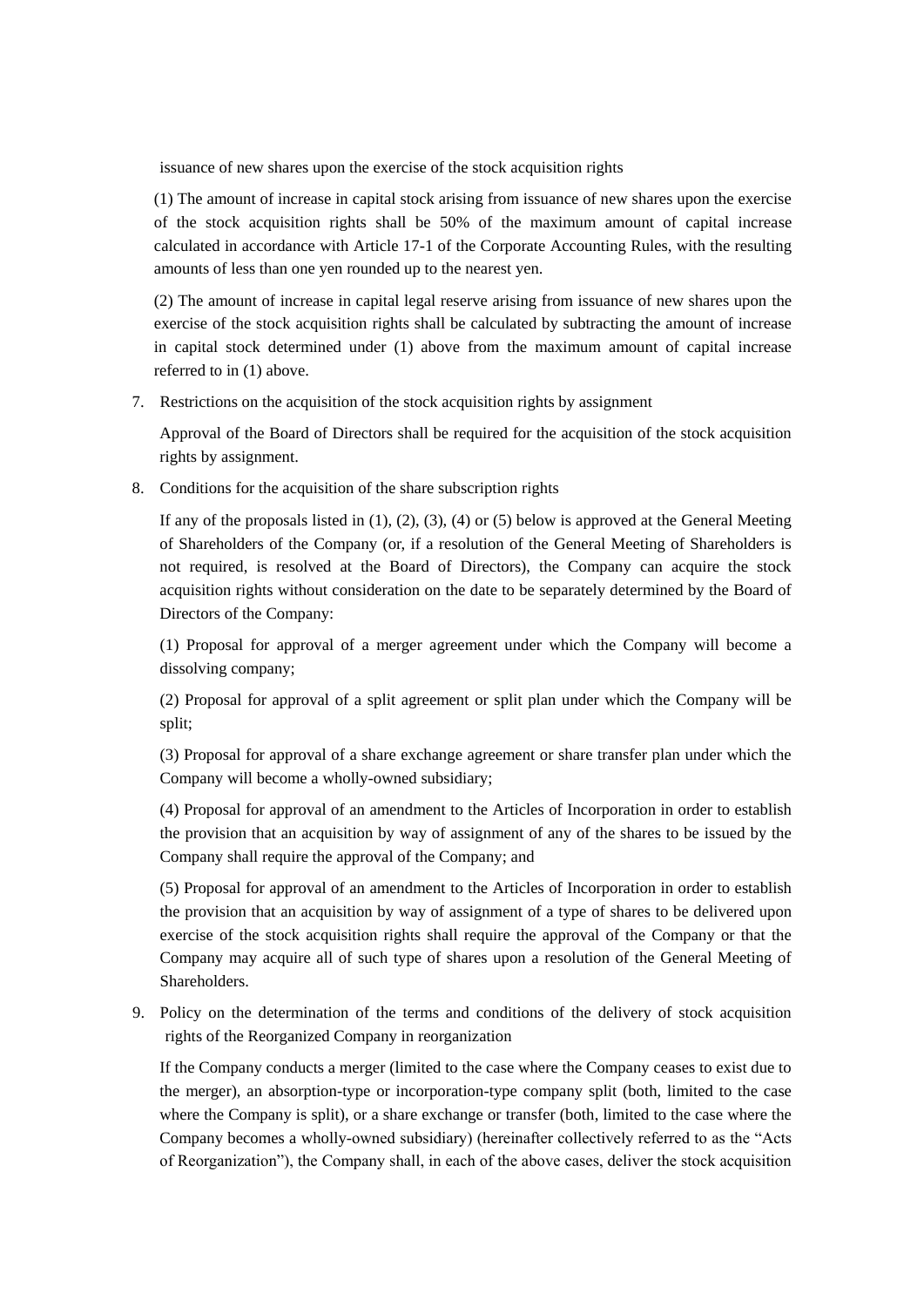rights of any of the relevant companies listed in Article 236, Paragraph 1-8 of the Companies Act (hereinafter the "Reorganized Company") to the Acquisition Rights Holders holding the stock acquisition rights remaining at the time immediately preceding the effective date of the relevant Act of Reorganization (hereinafter the "Remaining Stock Acquisition Rights") (the effective date of the relevant Act of Structural Reorganization shall mean, in the case of an absorption-type merger, the date on which the absorption-type merger becomes effective; in the case of an incorporation-type merger, the date of establishment of a newly-incorporated company through such incorporation-type merger; in the case of an absorption-type company split, the date on which such absorption-type company split becomes effective; in the case of an incorporation-type company split, the date of establishment of a newly-incorporated company through such incorporation-type company split; in the case of a share exchange, the date on which the share exchange becomes effective; and in the case of a share transfer, the date of establishment of a wholly-owning parent company through the share transfer; the same shall apply hereinafter). However, that the foregoing shall be on the condition that delivery of such stock acquisition rights by the Reorganized Company in accordance with each of the following items is stipulated in an absorption-type merger agreement, an incorporation-type merger agreement, an absorption-type company split agreement, an incorporation-type company split plan, a share exchange agreement or a share transfer plan:

(1) Number of stock acquisition rights of the Reorganized Company to be delivered

A number equal to the number of the Remaining Stock Acquisition Rights held by a Stock Acquisition Right Holders shall be delivered to the same a Stock Acquisition Right Holders.

(2) Type of shares of the Reorganized Company under the stock acquisition rights

Shares of common stock of the Reorganized Company

(3) Number of shares of the Reorganized Company under the stock acquisition rights

This is to be determined in accordance with 3. above, taking into consideration the conditions, etc. of the Act of Reorganization.

(4) Value of assets to be invested upon the exercise of the stock acquisition rights

The value of the assets to be invested upon exercise of each stock acquisition right shall be the amount that is equal to the product of the Exercise Price after reorganization prescribed below and the number of shares of the Reorganized Company under the stock acquisition rights as determined in accordance with (3) above. The Exercise Price after reorganization shall be one (1) yen per share of the Reorganized Company delivered upon the exercise of each stock acquisition right to be delivered.

(5) The period during which the stock acquisition rights may be exercised

This period shall be from and including whichever is the later of  $(x)$  the start date of the period during which the stock acquisition rights may be exercised as prescribed in 5. above or (y) the effective date of the Act of Reorganization, to and including the expiration date of the period during which the stock acquisition rights may be exercised as prescribed in 5. above.

(6) Matters concerning the amount of increase in capital stock and capital legal reserve arising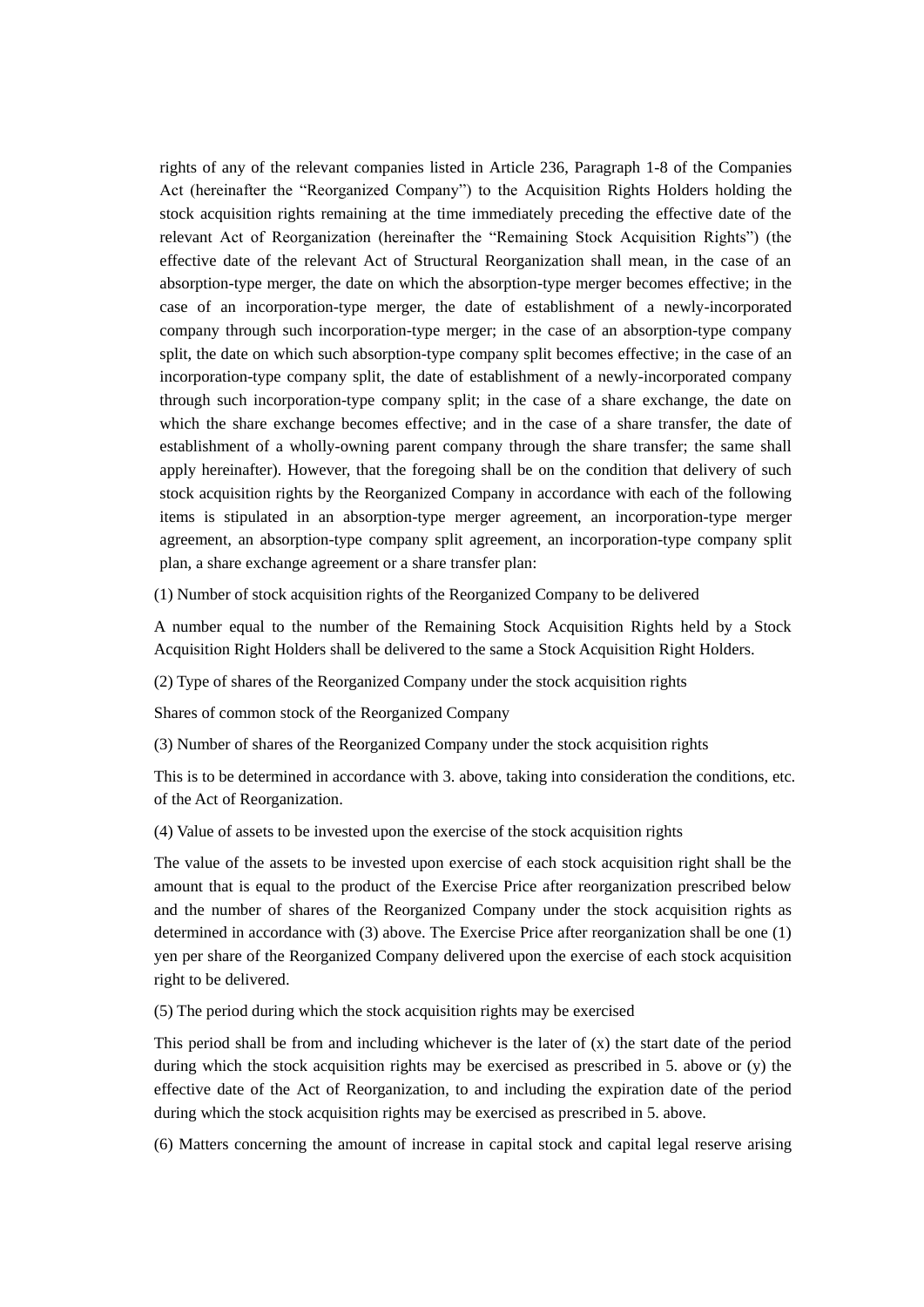from issuance of new shares upon the exercise of the stock acquisition rights

To be determined in accordance with 6. above.

(7) Restrictions on the acquisition of the stock acquisition rights by assignment

Approval of the Board of Directors of the Reorganized Company shall be required for the acquisition of the stock acquisition rights by assignment.

(8) Conditions for the acquisition of the share subscription rights

To be determined in accordance with 8. above.

(9)Other conditions for the exercise of the stock acquisition rights

To be determined in accordance with 11. below.

10. Handling of fractions less than one share resulting from exercise of stock acquisition rights

Any fraction less than one share included in the number of shares to be delivered to a Stock Acquisition Right Holder who exercised stock acquisition rights shall be discarded.

11. Other conditions for the exercise of the stock acquisition rights

(1) Stock Acquisition Right Holders shall be able to exercise their stock acquisition rights on and after (i) the day when 3 years have elapsed from the Allotment Date or (ii) the day following the date on which they forfeit the position of director or executive officer of the Company, whichever is earlier.

(2) Notwithstanding the provisions of (1) above, in cases where a proposal for approval of a merger agreement under which the Company will become a dissolving company or a proposal for approval of a share exchange agreement or share transfer plan under which the Company will become a wholly-owned subsidiary is approved at the General Meeting of Shareholders (or, if a resolution of the General Meeting of Shareholders is not required, is resolved at the Board of Directors) during the period prescribed in 5. above, Stock Acquisition Right Holders may exercise the stock acquisition rights only within 15 days from the day following the date of such approval (excluding cases where the merger agreement, share exchange agreement or share transfer plan provides that share acquisition rights of the Reorganized Company shall be delivered to the Stock Acquisition Right Holders in accordance with 9. above).

(3) The condition set forth in (1) above shall not apply to those who have acquired the share subscription rights by way of inheritance.

(4) If a Stock Acquisition Right Holder has renounced his or her stock acquisition rights, he or she can no longer exercise them.

(5) If 10 (10) years have elapsed from the day following the date on which a Stock Acquisition Right Holder forfeited both the positions of director and executive officer of the Company, he or she can no longer exercise the stock acquisition rights and shall be deemed to have renounced the stock acquisition rights as of that date.

12. Method for calculating paid-in value for the stock acquisition rights